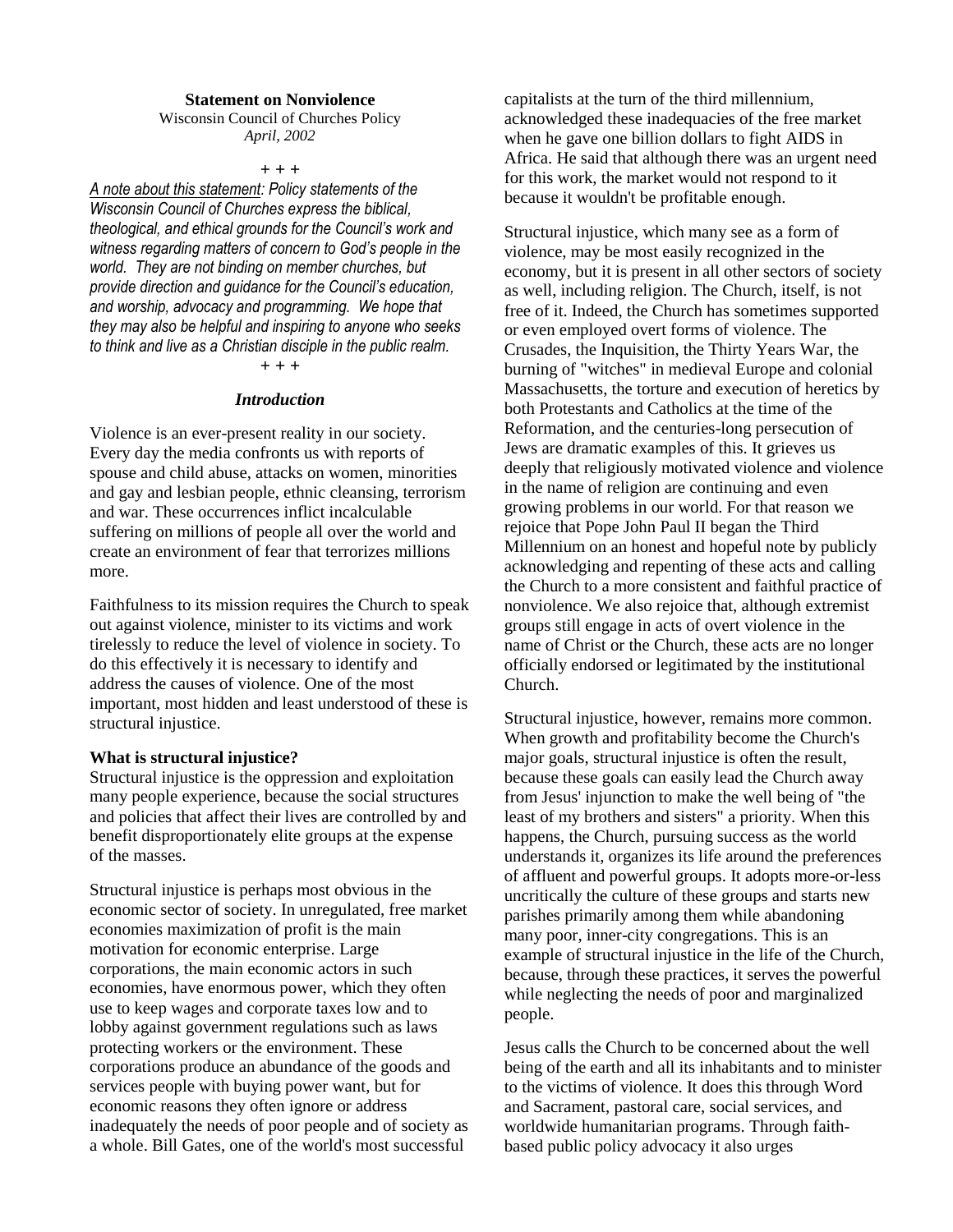governments to seek alternatives to violence in addressing social problems and resolving social conflicts. The Church's inspiration for this work is the gospel of Jesus Christ.

### **Jesus' proclamation of God's reign**

Although there are numerous, troubling passages in the Bible itself that legitimate violence, at its heart the biblical message is about a God who is full of compassion and who ceaselessly works to transform the world through love. In this transformed world, peace and justice will kiss each other (Psalm 85:10), poverty will be no more (Deuteronomy 15:4) and war between nations will be a thing of the past (Isaiah 2:4). The Hebrew scriptures use the word "shalom" to describe this New World which God is bringing into being. Shalom is the total well being of the whole world and all its inhabitants. The Bible portrays Shalom as God's will for the world and pictures God as relentless in pursuit of Shalom.

Christians believe and the Church teaches that in Jesus of Nazareth God's work in behalf of shalom reaches a new intensity. Jesus announces and initiates the Reign of God on earth. The Reign of God is the New World, the world of Shalom that God is bringing into being among us.

Jesus' proclamation of God's reign brings him into conflict with the powerful who control the social structures of his society. He boldly exposes the oppressive role these structures are playing in communal life and shows how incompatible many of their present practices are with life in the Kingdom of God. Jesus is particularly critical of his society's religious structures and practices. He breaks the Sabbath and purity laws as they were understood and applied by the religious leaders of his society. These laws regulated relationships between "the Righteous" and women, poor people, lame people, blind people, people with leprosy, prostitutes and others considered unclean by the religious elite.

Jesus also challenged in a unique way the political structures of his time and the beliefs and values on which they were based. When his disciples argue about which one is the greatest, he says to them, "The kings of the Gentiles lord it over them; and those in authority over them are called Benefactors. But not so with you; rather the greatest among you must become like the youngest and the leader like one who serves." (Luke 22:25-26) To understand the political undertones of this saying, it is important to know that Benefactor is one of the titles of Tiberius Caesar, Jesus' emperor.

Both in his time and in our own, those who hear and understand Jesus' message realize that he threatens the status quo by calling individuals to radical repentance and also by calling for radical change in the way society is organized and functions.

### **God as Abba**

Jesus' experience of God is the inspiration for his message about God's Reign as a reign of love. For Jesus, God is not a distant, condemning and wrathful sovereign waiting to punish everyone who makes a false move.

Jesus experiences God as "Abba." Abba is the affectionate, intimate name that a little child calls a loving father whom she knows loves her, whom she can trust, with whom she knows she is safe and whom she knows wants the best for her. For Jesus, the transcendent Holy One is Abba, the Lover of humanity, who longs to draw all people into the beloved community.

Jesus' teaching and ministry reflect the universal love and welcome that he experiences from God. Like God, Jesus welcomes all, especially those usually excluded- people with leprosy, handicapped people, poor people, beggars, thieves, and prostitutes--in other words those whom righteous, religious and important people consider of no account. "Tax collectors and prostitutes are going into the Kingdom of God ahead of you," Jesus told the chief priests and elders of the people. (Matthew 21:31). It should come as no surprise that these leaders, as well as the Roman authorities with whom they collaborated, thought Jesus was dangerous and felt they had a responsibility to eliminate him before he undermined the social systems they administered and in which they found their security.

# **Gospel nonviolence**

Jesus is aware of their plot, but he responds in an extraordinary way. On the one hand, he refuses to be intimidated. He continues to preach and live God's reign of grace and unconditional love in spite of growing opposition and danger. On the other hand, he will not use violence to defend himself or the Reign of God that he came to initiate on earth. He trusts God, his Abba, and commends himself to God's care. Most remarkably, he continues to love his enemies, even after he is aware of their plot to kill him. When the disciples tried to defend him in the Garden, Jesus told them to put their swords away. "All who take the sword will perish by the sword," he said. (Matthew 26:52). As he hung on the cross, dying and in pain, Jesus prayed for his executioners, "Abba, forgive them,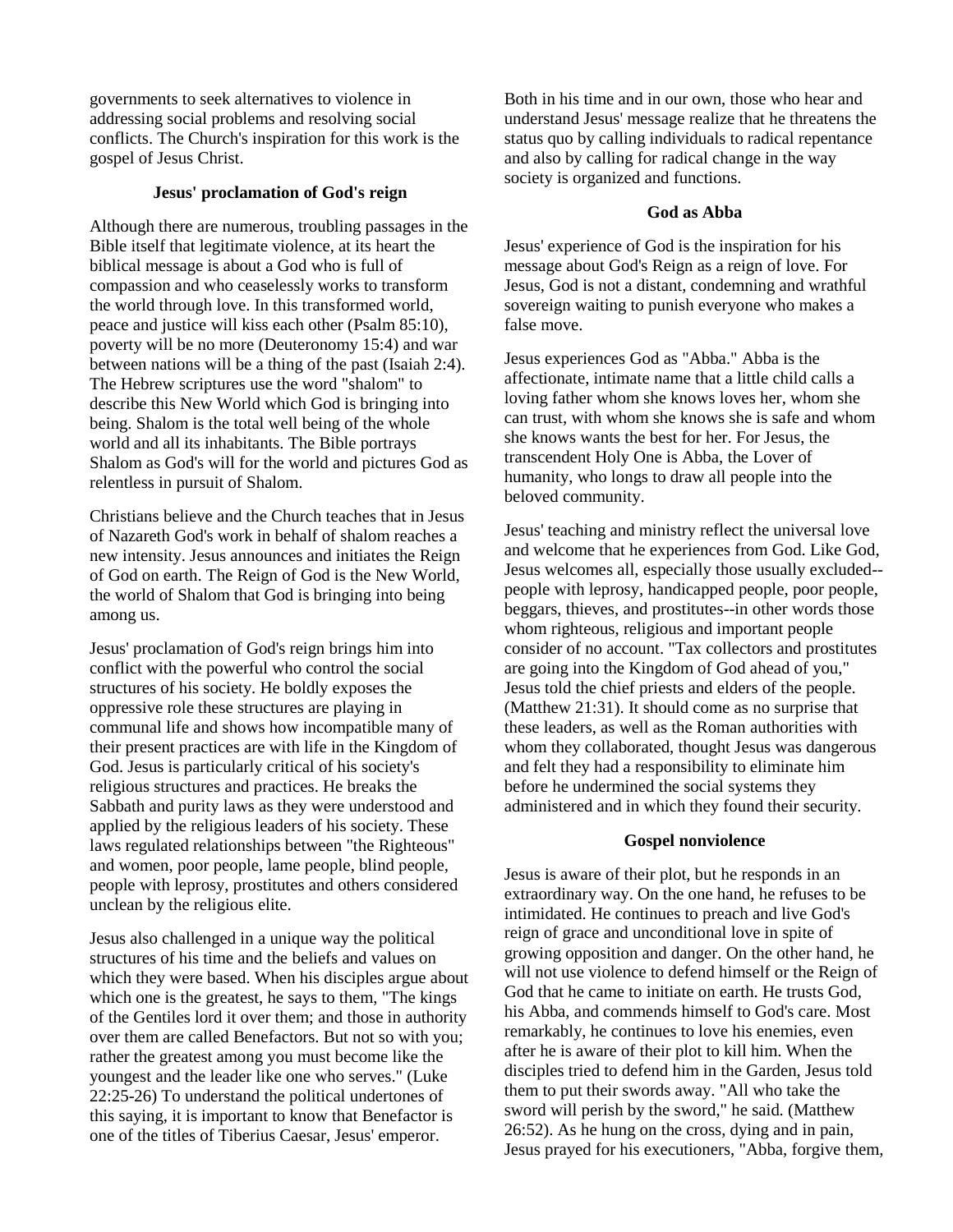for they don't know what they are doing." (Luke 23:34) Jesus asks God to include in the Kingdom even those who are killing him. Christians believe that God raised Jesus from the dead, demonstrating that his nonviolent, suffering love is the most powerful reality in the universe, more powerful even than death.

# **The call to discipleship**

Jesus calls us to share in his ministry and way of life. His vision of the Reign of God is our inspiration and guide. We are to resist evil and oppose violence, but not by evil or violent means. We are to love our enemies, even those who seek to destroy us, and pray for those who persecute us. This is a counter-intuitive and counter-cultural mandate. Millions of years of evolution and millennia of social conditioning have programmed us not to love enemies who threaten our lives, but to flee from them or to destroy them before they can destroy us. It is impossible for us to change ourselves. But the Spirit of God, dwelling within us, can transform us. The Spirit can open our hearts so that we begin to understand the beauty and joy of nonviolent life in the Reign of God, embrace it, however haltingly, in our personal lives and relationships and work to make it a reality in the world.

# **Nonviolence in the history of the Church**

Nonviolence was a very important part of Christian life and witness in the early Church. The most often quoted saying of Jesus in the first centuries was his teaching that we should love our enemies. All Christian writings from the first 300 years that have survived, if they speak about the subject at all, describe Christians as people who refuse to participate in violent activities such as war, gladiatorial games or public executions. These words of Lactantius, a theologian who lived around the year 300, express well the early Church's consensus about the incompatibility of violence with Christian life.

"When God prohibits killing, he not only forbids us to commit brigandage, which is not allowed even by the public laws, but he warns us not to do even those things which are regarded as legal among men. And so it will not be lawful for a just (person) to serve as a soldier, since justice itself is his military service-nor to accuse anyone of a capital offense, because it makes no difference whether you kill with a sword or with a word, since killing itself is forbidden. And so in this commandment of God, no exception at all ought to be made to the rule that it is always wrong to kill a (human being), whom God has wished to be a

sacrosanct creature." (John Ferguson, The Politics of Love, p. 61.)

Although this teaching of the early Church never completely died out, after Christianity became the official religion of the Roman Empire it was pushed to the margins of the Church. The theological tradition that became dominant after 300 and remains so today teaches that God might call saints like Francis of Assisi or Mother Teresa to embrace a nonviolent way of life. But, according to this later tradition, nonviolence is not a part of the ordinary Believer's calling and has very little if any relevance for the institutional life of society. This later tradition also teaches that social systems and institutions cannot function without violence and that effective leaders cannot consistently act nonviolently. Nor, according to this tradition, did Jesus ever intend his nonviolent teaching and example to apply to society.

# **Rediscovery of gospel nonviolence**

In the late nineteenth and early twentieth centuries several Christians, including the novelist, Leo Tolstoi, rediscovered Jesus' nonviolence. However, more than anyone else it was the Hindu, Mohandas K. Gandhi, who explored its meaning for society. Gandhi applied the nonviolence he claimed to have learned from Jesus in new and revolutionary ways. Through his "experiments with truth," he disproved the idea that Jesus' teaching on nonviolence can have no relevance for society or that it is reserved for special saints. He brought Jesus' ethic of nonviolence into the Town Square and even the battlefield. His commitment to nonviolence was religious. He believed in nonviolence not because it was successful but because it was right. But he also tried to prove that a courageous, fierce but loving nonviolence like that of Jesus, when practiced on a mass scale by committed and courageous people, is a powerful method of social transformation. Gandhi repeatedly acknowledged that Jesus, particularly his Sermon on the Mount, was the chief inspiration and guide for his work.

Gandhi's experiments with nonviolence inspired many others to take up this work. Among the best-known are Martin Luther King, Jr., Cesar Chavez, Desmond Tutu, and Dorothy Day. Corazon Aquino, Lech Walesa, Vaclav Havel, Oscar Romero, Nelson Mandela and many other leaders of the nonviolent revolutions that swept through the Philippines, South Africa, Eastern and Central Europe, the Soviet Union, and Central America in the waning years of the twentieth century are also among the disciples of Gandhi. Some of these leaders do not reject violence absolutely but are